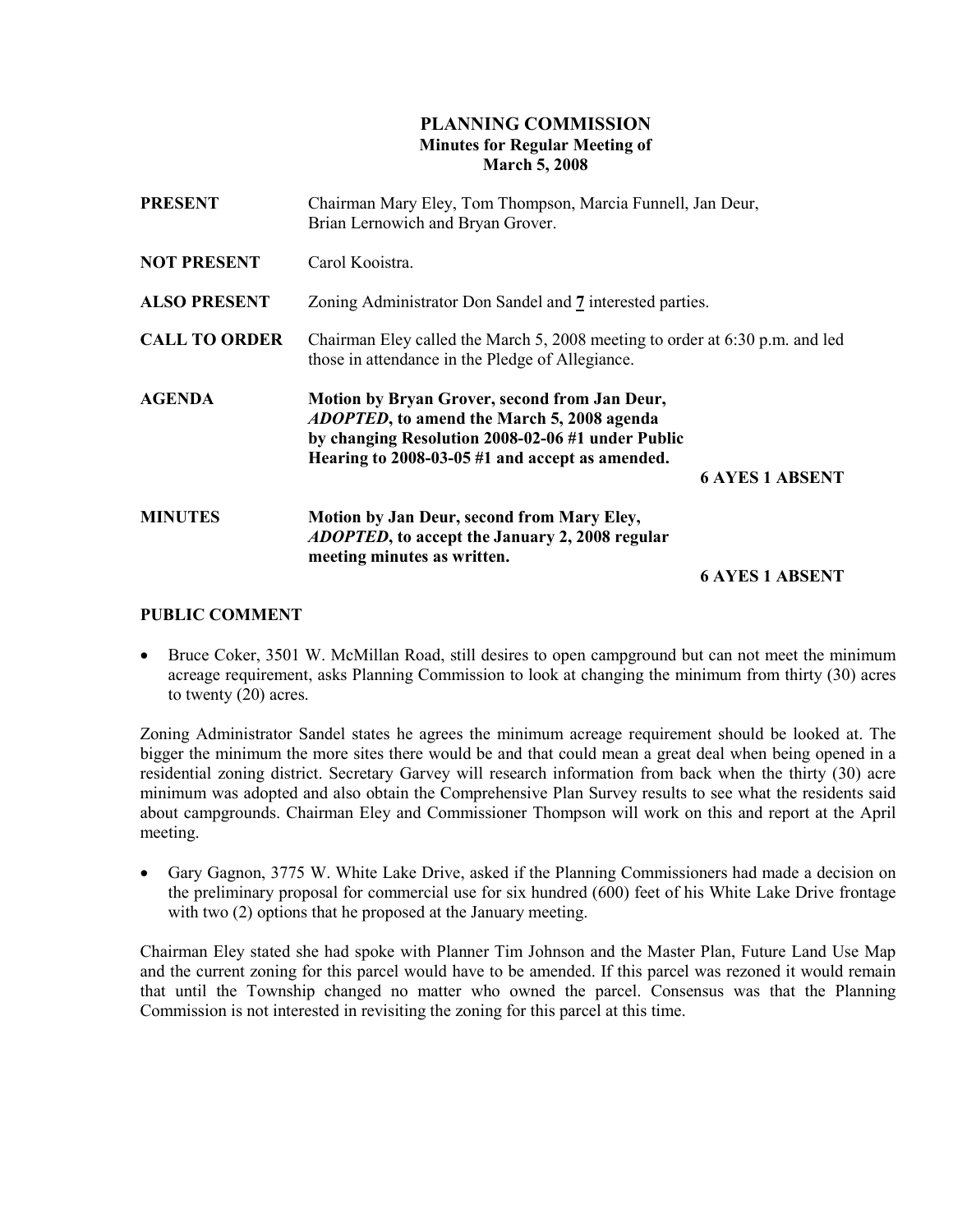## PUBLIC HEARING

1. Resolution 2008-03-05 #1

 Motion by Bryan Grover, second from Marcia Funnell, ADOPTED, to recommend approval of Resolution 2008-03-05 #1 as written.

## 6 AYES 1 ABSENT

PUBLIC HEARING OPEN 6:49 p.m. Chairman Eley read proposed language. No comment PUBLIC HEARING CLOSED 6:50 p.m.

### NEW BUSINESS

1. Pre-preliminary Site Plan Review – Revised Marcus Dunes Condominium (Private Street/Shared Driveway)

# Motion by Jan Deur, second from Tom Thompson, ADOPTED, to adjourn and put on the April agenda for further discussion.

## 6 AYES 1 ABSENT

Mr. Matt Zimmerman is here representing property owner Mr. Henning. He gave a brief overview of the project (Marcus Dunes Site Condominium). It was originally initiated as a subdivision in 1990, however, it became a site condominium with 13 units in 1991 and the Master Deed was recorded the same year. In 2001 there was a First Amendment to the Master Deed removing unit 5 and there is another amendment being proposed to remove another unit. Since 2003 they have been trying to finish the project and they are having problems getting DEQ approval. There is an appeal that started in January 2008 and the private street has become an issue in the hearing. Attorney Eklund advised Mr. Zimmerman that the lots that need access all meet the minimum lot width currently on Sheltering Way so why not request permission from the township to construct a shared driveway instead of having to construct a private street according to the current requirements. It might help with the DEQ if the township allows gravel and a narrower surface. The question was asked; what does the township consider a shared driveway? Commissioner Deur believes when shared driveways were discussed it was for adjacent parcels to use not five (5) parcels. Zoning Administrator Sandel asked; if the proposed amendment to the Master Deed was being submitted to the township? Mr. Zimmerman said if it needs to be. Zoning Administrator Sandel states; with the proposed changes that it does need to be. Zoning Administrator Sandel asked if any of the proposed changes will create trouble for units 1-7 to get to the common area. They said it will not. Consensus was that all Commissioners would like to visit the site and before taking a position or offering an opinion they would like to wait until adjudicated by the DEQ. Commissioner Funnell states she feels what they are doing is prudent and she does not feel they should wait for the DEQ.

2. Pre-preliminary Site Plan Review – Winberg Construction, Inc. (Planned Unit Development)

Brad VanBergen, owner of Winberg Construction commends the Planning Commission on the Master Plan being very precise and then gave brief overview of the proposed project. He would like to start first by building a carwash/gas/convenience store on the Southwest corner of Whitehall Road and White Lake Drive and then he has proposed adding a inline retail, intermediate care facility, lifestyle center, rehabilitation 'wellness' facility with additional medical office space and community center, medical office building, assisted living center, active adult community condos and community center and park. He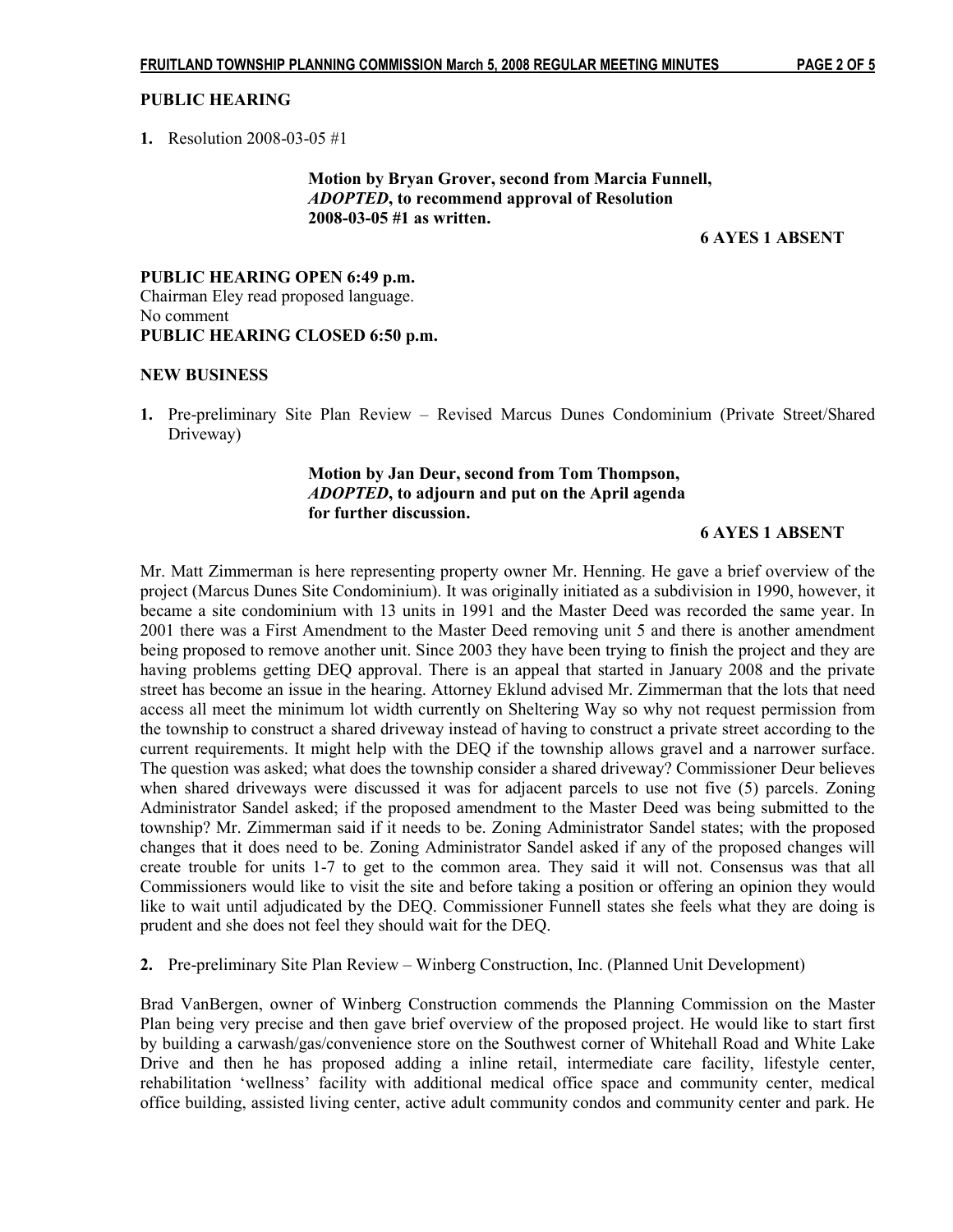### FRUITLAND TOWNSHIP PLANNING COMMISSION March 5, 2008 REGULAR MEETING MINUTES PAGE 3 OF 5

wants this project to be pedestrian friendly for active adults. He has been talking to the county about hooking into the sewer across the street.

Chairman Eley asked Commissioners for their feelings on the proposed project, they are as follows:

Commissioner Thompson – it's very interesting, it has some merit, it's sort of a mixed use, believes the biggest impact on the neighborhood would possibly be traffic with the proposed gas station.

Commissioner Deur – intriguing idea, traffic impact will have to be looked at but he is very interested in seeing it developed.

Commissioner Funnell – believes goes along with the Master Plan that indicates we are interested in something like this being developed instead of strip centers or subdivisions.

Commissioner Lernowich – is impressed, likes idea, likes green space, would like to see applicant proceed. Commissioner Grover – quite impressed, really likes it, believes applicant did homework.

Chairman Eley – the only issue she would like to bring up is density because that is always a concern with neighbors.

Chairman Eley stated it is always good to do a straw vote and go on the record. Because this is not a binding vote she will ask the question, what is your interest in this proposed project?

Commissioner Grover – Positive Commissioner Lernowich – Positive Commissioner Funnell – Positive Commissioner Deur – At this stage positive Commissioner Thompson – Would like to see it explored Chairman Eley – Very positive

Chairman Eley states she is thankful that the applicant brought this to us, she believes especially looking at the Master Plan that this is really very much what they had in mind, it would be appropriate for the community, bring something that we do not have, its in the right place, the timing is good, he has the Master Plan and Future Land Use Map to back up this kind of request for a Planned Unit Development (PUD).

Chairman Eley advises the applicant now he will follow the process for Site Plan Review and when the application has been received and all requirements have been met a public hearing will be set for Preliminary Site Plan Review.

## OLD BUSINESS

1. Wind Towers – Subcommittee (Chairman Eley, Commissioners Funnell, Deur and Lernowich), review proposed language.

Commissioner Funnell gave brief overview of proposed language. Commissioner Deur would like to meet again. He has obtained a lot of information on this subject and would like to share some of that with the subcommittee. Commissioner Funnell will set up a subcommittee meeting.

2. Definition of Common Open Space – reminder only.

Chairman Eley is working with Planner Tim Johnson and will have proposed language at the April meeting.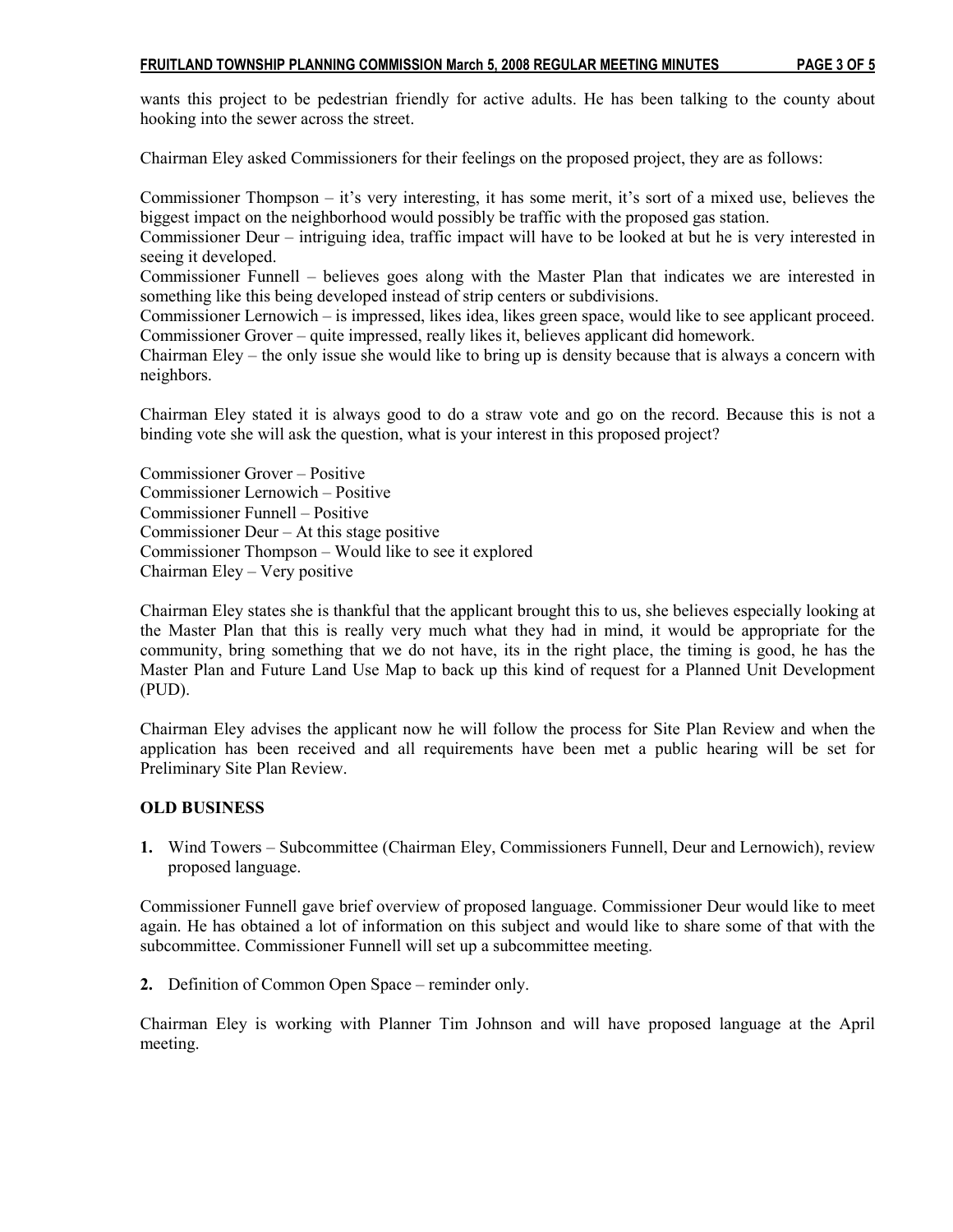## FRUITLAND TOWNSHIP PLANNING COMMISSION March 5, 2008 REGULAR MEETING MINUTES PAGE 4 OF 5

3. Resort PUD (Michillinda Beach and Lakeside Inn) – Set Meeting Date & Time.

Supervisor Boughton, Chairman Eley and Zoning Administrator Sandel have met with the resort owners and requested information which Chairman Eley received today. She will check to see what date in April Planner Tim Johnson can meet with us.

4. Duck Lake State Park – Zoning

Chairman Eley states this will be worked on after the first of April. We need to wait for the new budget year so we can hire Planner Tim Johnson to help.

5. Discuss revised draft of Planning Commission Bylaws.

Commissioner Deur gave brief overview of the proposed language, a few changes were suggested. Consensus was to adjourn to the April meeting.

6. Neighborhood Commercial v Residential – Surveys mailed to all Neighborhood Commercial parcel owners on Whitehall Road.

Chairman Eley advises the surveys were mailed and they have until March 29, 2008 to return. We will have results in April.

7. 791+ surveys mailed to all Medium Density Residential (MDR) parcel owners regarding possible amendment to change the Minimum Lot Area from One (1) acre to Two (2) acres and the Minimum Lot Width from 105 feet to 150 feet.

Chairman Eley advises the survey response indicates residents want to see a two (2) acre minimum for the Medium Density Residential (MDR) zoning district. 291 surveys were returned, (218) want 2 acre, (72) want 1 acre and (1) didn't care.

## PLANNING/ZONING UPDATES

None

## COMMISSIONERS COMMENTS

Commissioner Grover asked that in the future all presentations be given only one (1) hour and if more than one (1) to take away fifteen (15) minutes per additional applicant.

Commissioner Funnell's term expires and she will not be reappointed per her request, she is willing to work on subcommittees if available.

Commission Deur asked if an opinion has been received on possibly changing the ninety (90) day time constraint for Site Plan Review Final action by Planning Commission. Chairman Eley said she received an email from Planner Tim Johnson and will forward to all with email and it will be on the April agenda for decision.

Chairman Eley thanks Commissioner Marcia Funnell for all her hard and detailed work, she will be missed.

Chairman Eley asked if the Commissioners would be interested in rescheduling the April 2, 2008 meeting to April 9, 2008 as she will be on vacation. Consensus was to reschedule. Secretary Garvey will notify The White Lake Beacon and post the meeting date change.